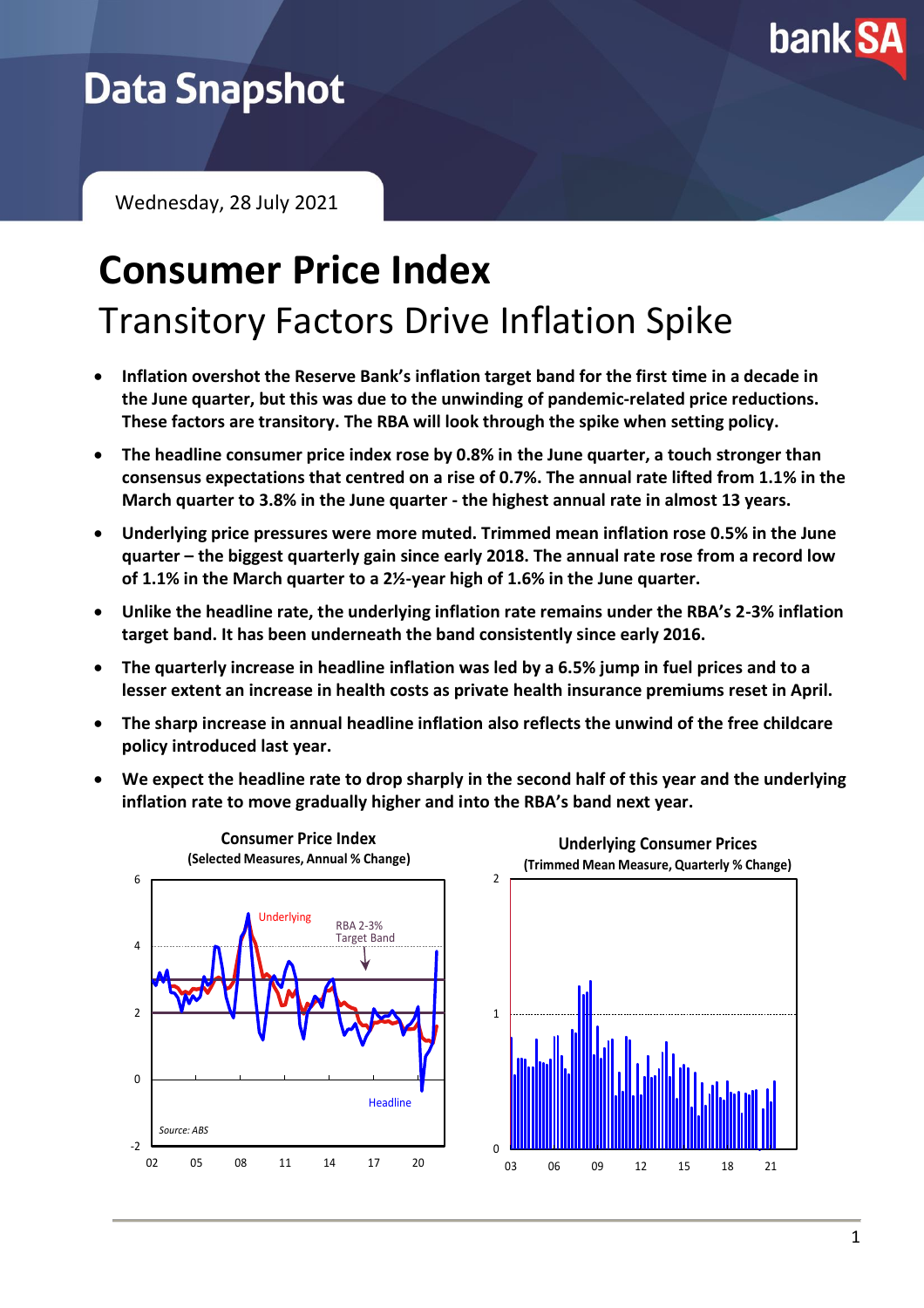### **Headline and underlying inflation**

Today's data showed inflation had done something it has not done in nearly a decade. It overshot the Reserve Bank's inflation target band of 2-3%. However, the overshoot was because of the unwinding of some of the pandemic-related price reductions of last year and the expiry of some government grants and subsidies. That is, the factors pushing up headline inflation are transitory.

Headline inflation is highly unlikely to persistently overshoot the target. In fact, we anticipate it will drop sharply in the second half of this year. As these factors are transitory, the RBA will look through the spike in prices when setting policy.

In terms of the quarterly movement, headline consumer price index (CPI) rose by 0.8% in the June quarter, which was a touch stronger than consensus expectations that centred on a rise of 0.7%. The annual headline inflation rate lifted from 1.1% in the March quarter to 3.8% in the June quarter. It is the highest annual rate in almost 13 years.

The increase in the CPI in the June quarter was driven by higher automotive fuel prices, an increase in health-related costs and higher food prices, particularly fruits and vegetables. Fuel prices are reverting to pre-pandemic levels. Fruit and vegetable prices were pushed up by weather-related events, although dine and discover vouchers negated some of these price pressures. New dwelling prices would have risen by 1.9% over the quarter absent government grants. However, the impact on the CPI has been dampened by the HomeBuilder scheme and state government grants, resulting in a 0.1% fall.

Importantly, the underlying rate of inflation, and the RBA's preferred measure of price pressures, remains muted and below the central bank's 2–3% target band.

The RBA's preferred measure of underlying inflation is the trimmed mean measure. It rose 0.5% in the June quarter, which is the largest quarterly gain since early 2018, but was in line with consensus expectations. The annual measure rose from a record low of 1.1% in the March quarter to a 2½-year high of 1.6% in the June quarter. The annual rate has been underneath the band consistently since early 2016.

### **Groups Analysis**

Prices increased in eight out of the eleven CPI groups.

The increase in headline CPI was predominantly driven by a 6.5% jump in prices at the petrol pump, alongside a weaker Australian dollar, and to a lesser extent a 1.5% increase in health costs.

The 2.8% increase in transport prices was largely underpinned by the 6.5% surge in fuel prices. Fuel prices have been pushed higher by the recovery in crude oil prices since late 2020, alongside the global resurgence in demand for oil, as well as the weaker Australian dollar.

There was also a 2.2% increase in the price of new motor vehicles. There has been a sharp increase in demand for cars since the middle of 2020. The rise reflects the substitution towards goods and away from services, wealth effects from rising house prices and tax incentives for businesses. At the same time, supply chain disruptions, including a shortage of semi-conductors, have interrupted production resulting in a global new car shortage. In turn, this has resulted in less discounting of new cars and higher prices. There have also been widespread reports of sharp increases in the price of second-hand vehicles, however, this is not captured by the CPI.

The 1.5% increase in health-related prices was driven by a 2.4% increase in medical and hospital services reflecting the reset in the private health insurance premiums on 1 April.

The housing group increased 0.3%, largely reflecting a 3.3% increase in electricity prices. This is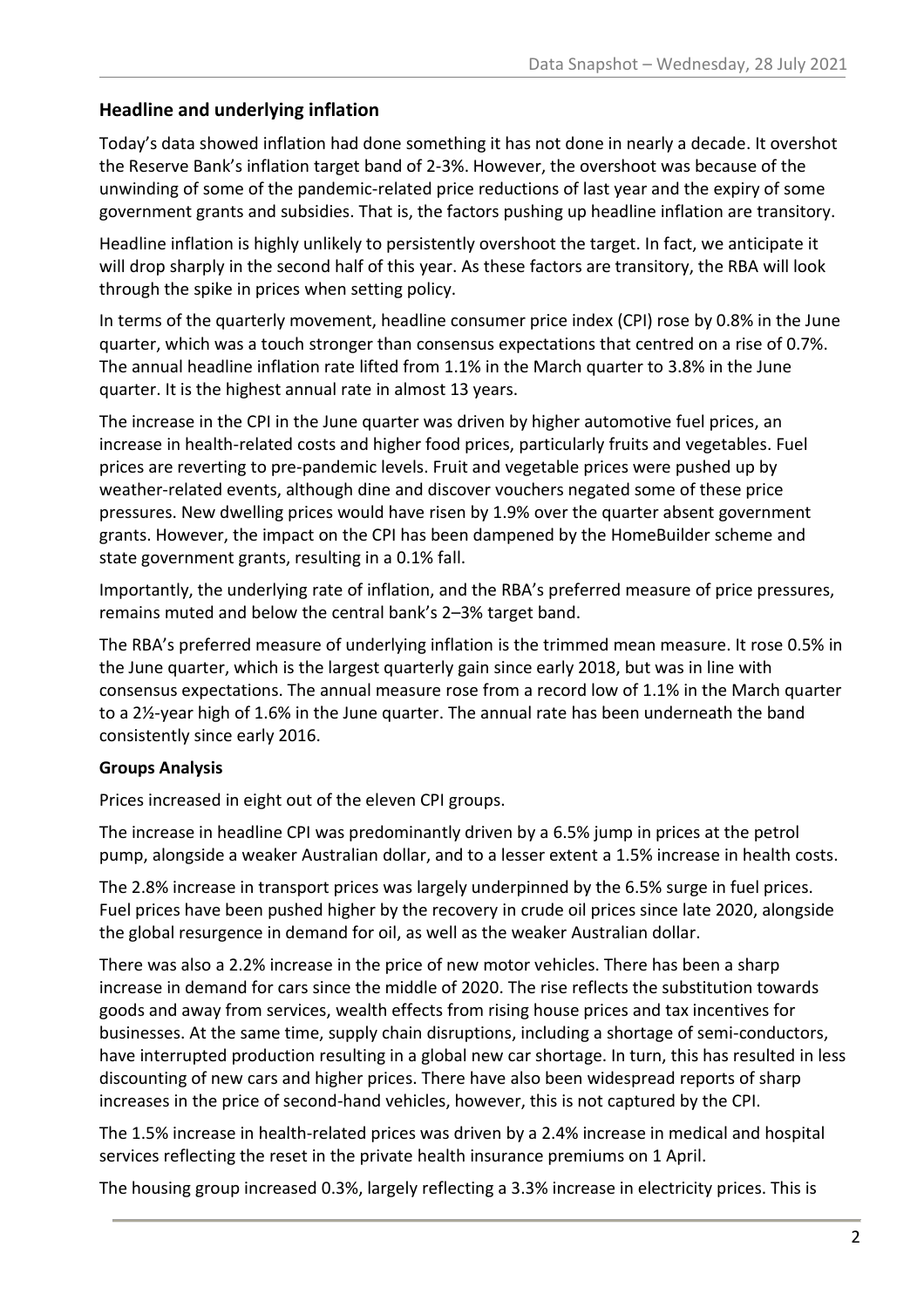because of a sharp increase in electricity prices in Perth alongside the unwinding of the Western Australian government's \$600 electricity credit introduced in the December quarter. Rents rose 0.1%.

Meanwhile, new dwelling purchase prices fell 0.1% in the June quarter. New dwelling prices have continued to lift alongside the housing boom. However, the HomeBuilder scheme and grants from the Western Australian and Tasmanian state governments have muted the impact of this increase on the CPI. In the absence of government support, new dwelling purchase prices would have increased 1.9%. The Australian Bureau of Statistics (ABS) expects these schemes will continue to impact measurement of CPI over the coming period as applications are processed and grants are paid out.



#### **Price Changes by CPI Categories (Q2 2021, quarterly % change)**

The household contents and services group rose 1.1% in the June quarter. Furniture increased 3.8%, as solid demand for timber and supply constraints pushed up prices. In year ended terms, this group rose 16.9%. The main driver of the increase was childcare, due to the unwinding of the free childcare policy introduced in the June quarter of last year. Excluding childcare, the group would have increased 1.0% over the year.

The food and non-alcoholic beverages group rose 0.5%, although there are several moving parts underpinning the result. On the one hand, there was a 5.2% increase in the price of fresh fruits and vegetables alongside labour shortages and extreme weather. And beef and veal prices rose 3.6% in the quarter, as farmers continued to rebuild herds after the drought. In turn, this has weighed on supply while there is rising demand from emerging Asia. On the other hand, NSW 'Dine & Discover' and Victoria 'Melbourne Money' vouchers have resulted in a 0.7% decline in the price of takeaway fast foods and 0.6% decline in the price of restaurant meals. This is because the voucher schemes reduce out-of-pocket costs for consumers.

There were also increases in the prices of alcohol and tobacco, clothing & footwear and insurance & financial services. The education group was flat.

Meanwhile, the communications group declined 0.6% because of discounting on phones.

The recreation and culture group slipped 0.1% in the quarter due to a 1.3% in the prices of domestic holiday travel and accommodation. This was driven by decreases in the price of domestic airfares, while accommodation prices increased. The relaxation of restrictions and closed international borders saw many Australians with itchy feet spending more on domestic travel,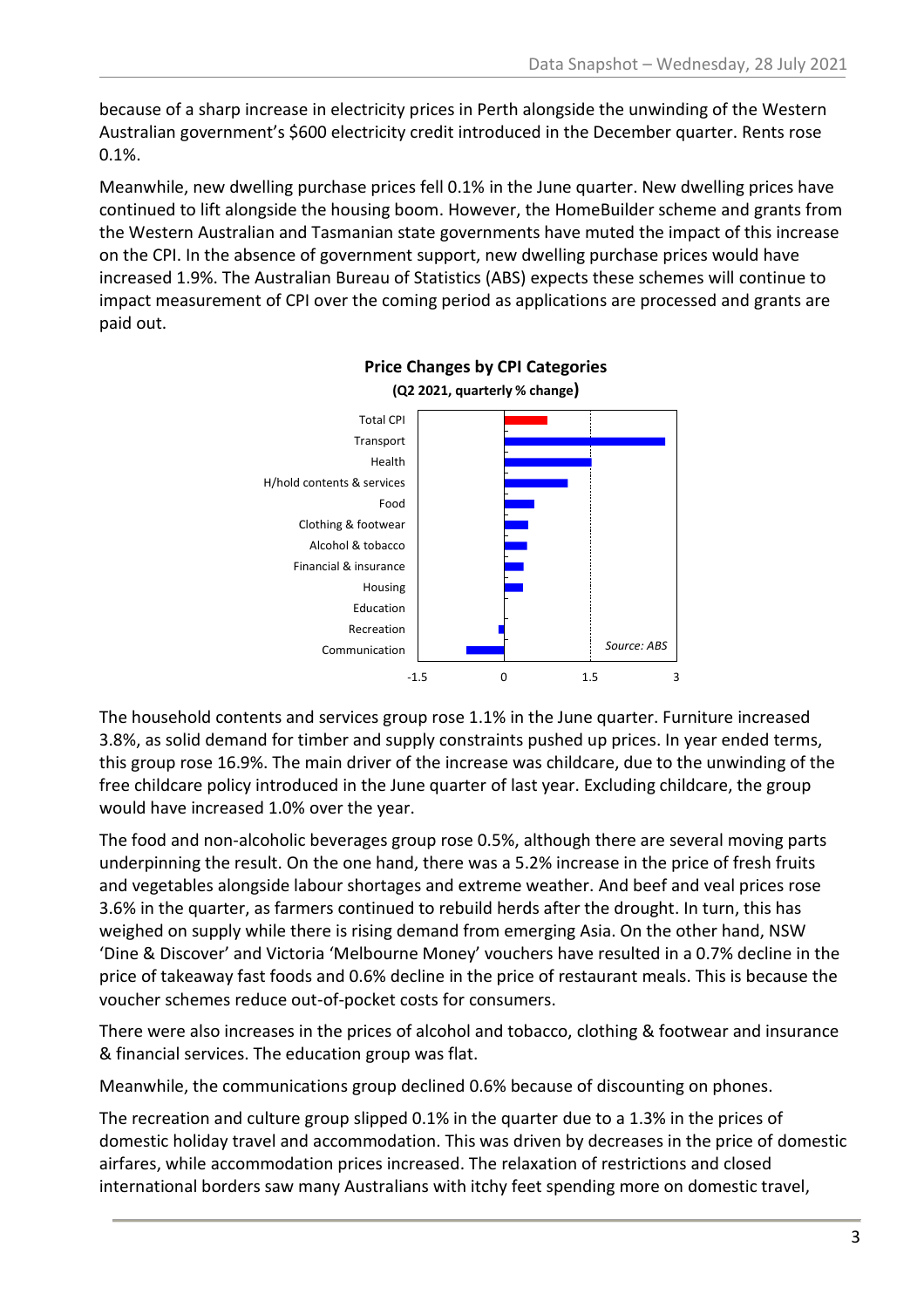particularly to Queensland destinations. However, this has been offset by the Federal government's tourism package, which included subsidies for half price airfares to selected destinations.

The fall in the price of domestic travel was partly offset by an 8.6% increase in international holiday travel and accommodation following the opening of the travel bubble with New Zealand in April. However, this has a small impact on the series as international travel is currently so limited.

### **Tradables and non-tradables inflation**

Tradables inflation grew at a much faster rate than non-tradables inflation in the June quarter. Indeed, the gap between the quarterly growth rates of tradables inflation and non-tradables inflation was at its highest level in 14 years.

Tradables inflation continued to pick up in the June quarter, rising by 1.5%, driven by an increase in the price of automotive fuel. This was up from 1.1% growth in the March quarter.

On an annual basis, tradables inflation rose by 3.6% over the year to June. This was the highest annual growth in tradables inflation in over 14 years. Tradables inflation measures the prices of imported goods and services and is influenced by global factors, including movements in the currency and oil.

Non-tradables inflation, which is a measure of the prices of domestically produced goods and services, rose by 0.3% in the quarter. The increase was driven by the increases in electricity prices and medical and hospital services. On an annual basis, non-tradable inflation rose by 4.0% over the year to June. This is the highest annual growth rate in 8 years.

## **Inflation by capital cities**

By capital city, inflation increased the most in the June quarter in Perth (1.9%) and Hobart (1.1%), followed by Darwin (1.0%). Melbourne recorded the smallest quarterly rise (0.3%), followed by Adelaide (0.5%) and Sydney (0.8%). Melbourne was in lockdown in late May to early June. This likely placed downward pressures on price growth in the quarter.



The price of fuel, medical and hospital services, and fruits and vegetables rose across all capital cities. The difference in price increases across cities was largely due to differences in the housing group. This reflects the impact of grants from the Federal and State governments, which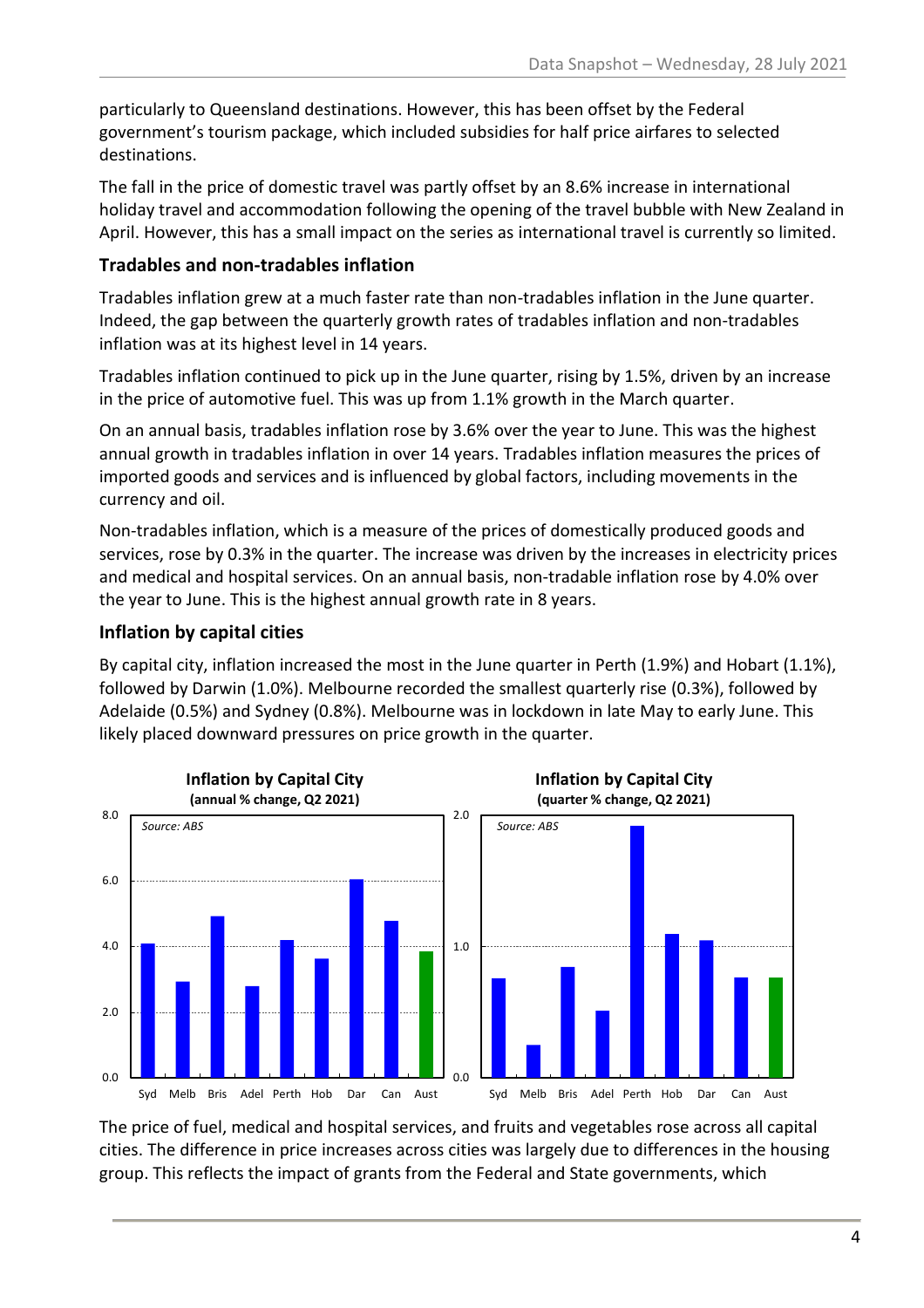subsidised the cost of building new homes, including HomeBuilder.

For the housing group, Perth saw the largest price increase (6.5%), followed by Hobart (1.6%) and Canberra (0.6%). At the opposite end, Melbourne saw the smallest impact (-1.3%), followed by Adelaide (-0.4%) and Sydney (0.2%).

Annual growth was the firmest in Darwin (6.1%), followed by Brisbane (4.9%) and Canberra (4.8%). The slowest annual growth rate was seen in Adelaide (2.8%), followed by Melbourne (2.9%).

Like the overall CPI series, annual growth rates were impacted by the unwinding of COVID-19 related disruptions a year ago. Annual growth rates are not expected to remain at these elevated levels going forward.

## **Outlook**

We expect the underlying inflation rate to move gradually higher over this year and next year. We are forecasting an underlying annual inflation rate of 1.7% in the December quarter of 2021, rising to 2.2% in the December quarter of 2022. The upward pressures will stabilise in 2023 but we are still anticipating the underlying inflation rate to be in the low 2s, within the RBA'S 2-3% target band over 2023.

Pent-up demand from last year's lockdowns and very stimulatory conditions in the economy are pushing up prices, particularly goods prices. These goods prices include prices for raw materials, which are also being impacted by disruptions to global supply chains. Freight costs have recorded incredible gains with no let-up in sight in the near term. The longer the disruptions last, the greater the risk that these price pressures will have to be absorbed into final prices.

The RBA has been at pains to suggest that it does not expect conditions in the economy will be met to warrant a rate hike before 2024. We think the tightening of the labour market and the underlying inflation rate moving into the band will help build the case for an earlier move in 2023. We had pencilled in the tightening cycle starting in early 2023, but the extended lockdown in NSW means there is a risk that it starts later in 2023. Much will depend on how long it takes for NSW to come out of lockdown and if further spillovers of the outbreak to other states can be prevented.